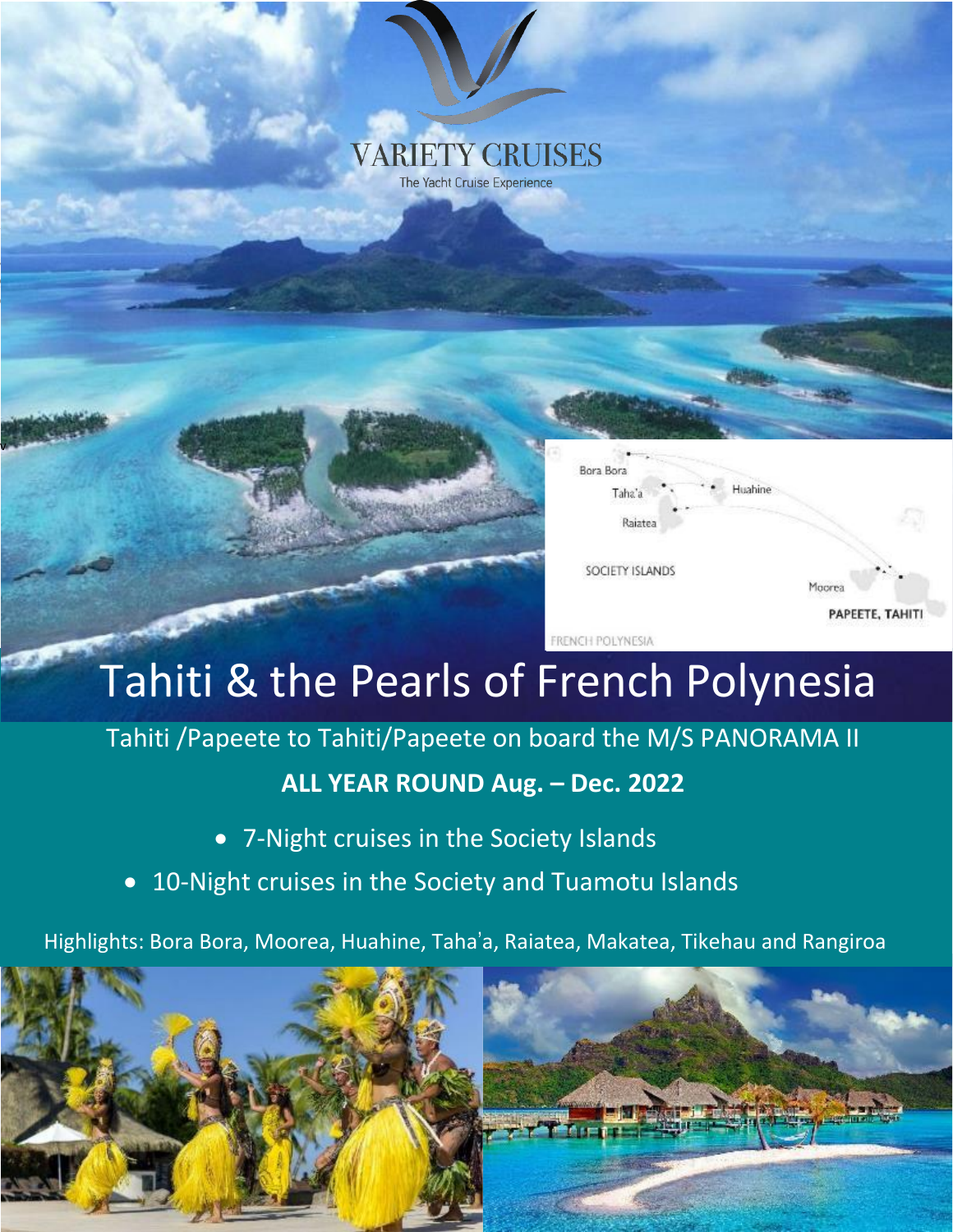March 10, 2022



## **M/S PANORAMA II**

## **MOTOR SAILER**

The Panorama II is a 164 ft Motor Sailer which complies with the latest SOLAS regulations for International Voyages. Her state of the art twin masts with 600  $\mathrm{m}^3$  of sails allow safe and comfortable sailing.

#### **GENERAL INFORMATION:**

Length: 50 m (164 ft) Launch Year: 2004 (renovated: 2015) Cabins: 25 Capacity: 49 passengers Crew: 16-18

The two-mast M/S Panorama II, launched in 2004, carries just 49 passengers and offers high standard accommodation, comfort and safety. This state of the art Motorsailer has performed several Atlantic Ocean crossings, from the Seychelles to Monte Carlo and from the Black Sea to Tunis. The public areas include a main bar and lounge, which was renovated in 2015 to feature wood flooring and new furniture with soft fabrics in warm coral tones. Service on board is provided by your Captain, the Cruise Coordinator and your experienced Marine and Hotel crew members.

## Deck Plan **M/S PANORAMA II**









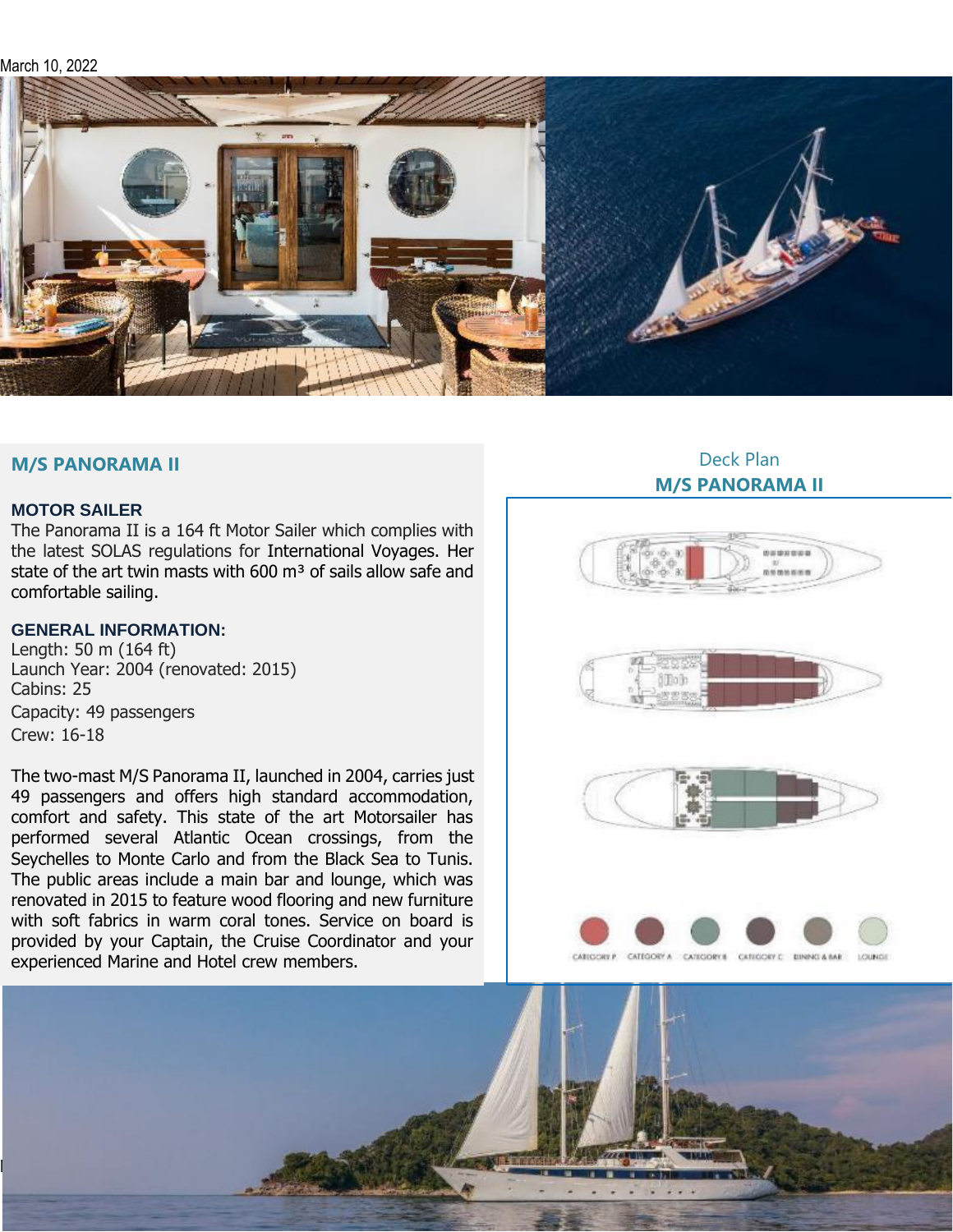

## **Motor Sailer: PANORAMA II**

Photos:

[https://drive.google.com/open?id=0B8y9EgVlBd1RfjVwMG00SzZJQ1FjR](https://drive.google.com/open?id=0B8y9EgVlBd1RfjVwMG00SzZJQ1FjRGEyUzg5X3lkS21jOVJqY1FlRnlVaTRSRTNRcUdxZDA) [GEyUzg5X3lkS21jOVJqY1FlRnlVaTRSRTNRcUdxZDA](https://drive.google.com/open?id=0B8y9EgVlBd1RfjVwMG00SzZJQ1FjRGEyUzg5X3lkS21jOVJqY1FlRnlVaTRSRTNRcUdxZDA)

## **CABIN SPECIFICATIONS:**

The M/S Panorama II outside cabins are located at the Upper, Main and Lower decks and are handsomely designed, finished with lustrous wood trims and warm fabrics. They all have marble-appointed en suite bathrooms with showers and are equipped with windows (Upper & Main deck cabins) and portholes (Lower deck cabins). All cabins have individually controlled A/C and fitted with Flat screen TV, telephone (for internal use), hairdryers, mini-fridge, central music, public address system and safe deposit boxes. 4 Main Deck cabins are convertible into 2 suites. 4 Lower deck cabins can be offered as Triple cabins.

## **LIFE ON BOARD**

During the day life on board centers around the indoor Lounge area and the indoor dining room, as well as the open and inviting deck areas, natural gathering places, perfect for enjoying your meals al fresco, settling into a chair with a good book, or gather with your fellow passengers and enjoy the views of the places you visit. The swim platform on PANORAMA II's stern enables you to swim off the yacht when weather and anchorage conditions permit.

## **MAIN DECK**

The main lounge with comfortable sofas has a full-service bar and a plasma TV screen and is the hub of social activities such as the daily briefings on the destinations visited and other gatherings. This area is ideal for enjoying the company of your fellow travelers or simply for reading a good book from the library. The area was beautifully renovated in 2015 to feature wood flooring and new furniture and comfortable sofas with soft fabrics in warm coral tones.

## **INDOOR AND OUTDOOR DINING ROOMS**

Located on the Lower deck, the indoor dining room seat all passengers in a single, unassigned seating and offer generous buffet space. The aft area at the Upper Deck provides generous semi-covered area where guests can enjoy their meals al fresco in a single, unassigned seating, with wonderful views, weather permitting. Food is served at the table or displayed on the state of the art hot & cold buffets, also including an "a la minute cooking" section. The menu is international, with a focus on local specialties.

## **SUN DECK**

The bow area at the Upper deck provides generous space and comfortable sun loungers are available to sunbathe in total comfort.

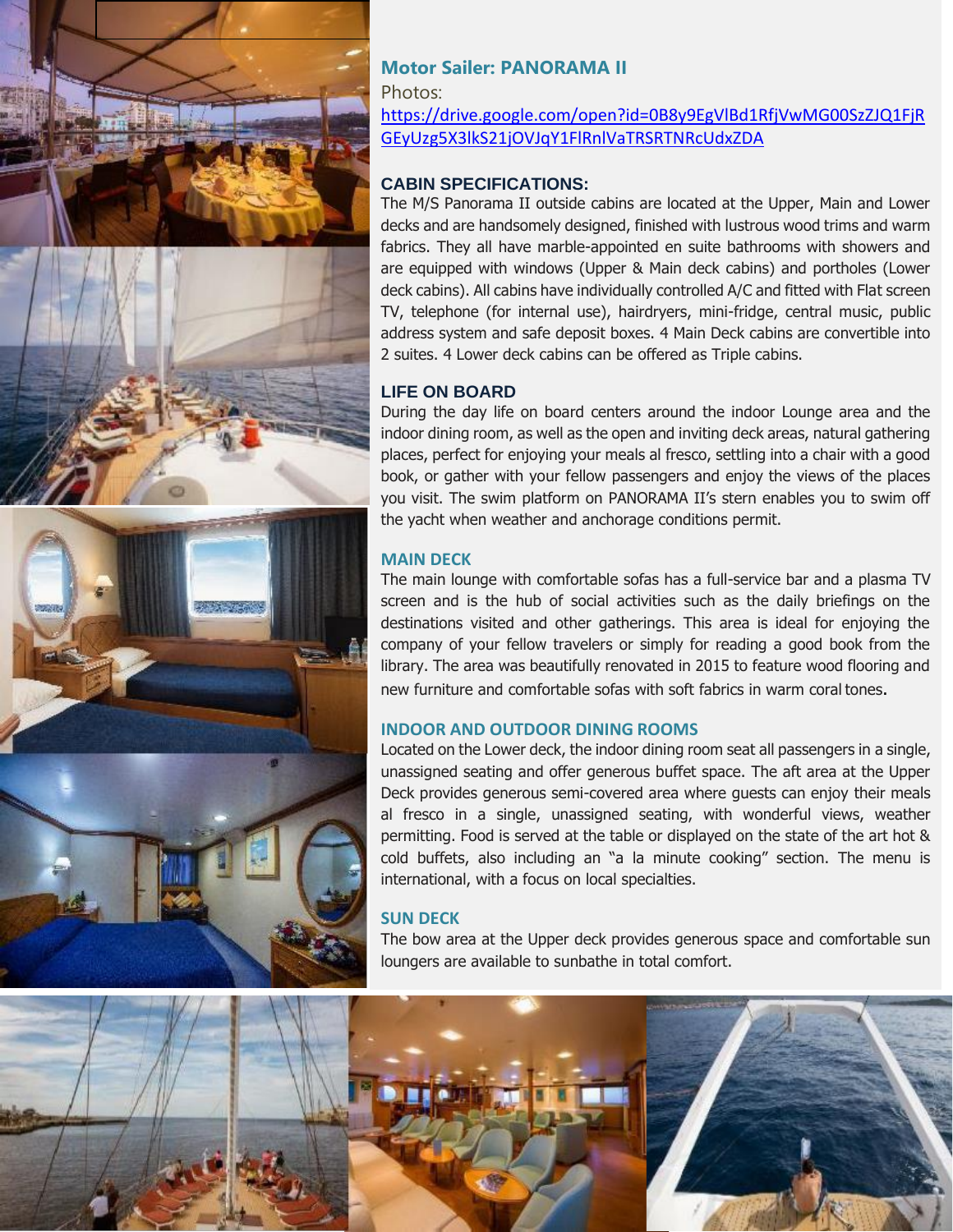| TAHITI & THE PEARLS OF FRENCH POLYNESIA 7-Nights / 8-Days |                                         |                                                                                                                                                                                                                                                                                                                                                                                                                                                                                                                                                                                                                                                                                                                                                                                                                                                                                                                                                                                                                                                                                                                                                  |  |  |  |
|-----------------------------------------------------------|-----------------------------------------|--------------------------------------------------------------------------------------------------------------------------------------------------------------------------------------------------------------------------------------------------------------------------------------------------------------------------------------------------------------------------------------------------------------------------------------------------------------------------------------------------------------------------------------------------------------------------------------------------------------------------------------------------------------------------------------------------------------------------------------------------------------------------------------------------------------------------------------------------------------------------------------------------------------------------------------------------------------------------------------------------------------------------------------------------------------------------------------------------------------------------------------------------|--|--|--|
|                                                           |                                         | Departures all year round                                                                                                                                                                                                                                                                                                                                                                                                                                                                                                                                                                                                                                                                                                                                                                                                                                                                                                                                                                                                                                                                                                                        |  |  |  |
| <b>DAY</b>                                                | <b>PORT</b>                             | <b>DETAILS</b>                                                                                                                                                                                                                                                                                                                                                                                                                                                                                                                                                                                                                                                                                                                                                                                                                                                                                                                                                                                                                                                                                                                                   |  |  |  |
| 1                                                         | Papeete,<br><b>Tahiti</b>               | Embark the Panorama II in Papeete Port between 2:30pm and 4:00pm. After a welcome briefing<br>and safety drill, we will set sail for Bora Bora. Overnight at sea.                                                                                                                                                                                                                                                                                                                                                                                                                                                                                                                                                                                                                                                                                                                                                                                                                                                                                                                                                                                |  |  |  |
| $\mathbf{2}$                                              | <b>Bora</b><br><b>Bora</b>              | Early morning arrival in Bora Bora, possibly the most photographed place on earth. Our ship sails into<br>Bora Bora lagoon with Mount Otemanu rising proudly at the center. Over the following two days, we will<br>have a variety of <b>optional activities</b> to choose from, such as: a) A Bora Bora Cultural Tour by 4x4; b)<br>An excursion to snorkel with sting rays and sharks and explore the lagoon; c) The Bora Bora tour by<br>"Le Truck" and more. Overnight at anchor.                                                                                                                                                                                                                                                                                                                                                                                                                                                                                                                                                                                                                                                            |  |  |  |
| 3                                                         | <b>Bora</b><br><b>Bora</b><br>- Huahine | Today, we continue our Bora Bora <b>optional activities</b> . After lunch, we cruise the Bora Bora lagoon and<br>sail to Huahine, arriving late in the evening. Overnight at anchor inside the lagoon.                                                                                                                                                                                                                                                                                                                                                                                                                                                                                                                                                                                                                                                                                                                                                                                                                                                                                                                                           |  |  |  |
| 4                                                         | <b>Huahine</b>                          | Huahine, once home to Tahitian royalty, is considered the cradle of Polynesian culture. The two islands<br>maintain the largest concentration of ancient marae (temples) in French Polynesia, some of which are<br>believed to date back to around 700 AD. Huahine is a colossal tropical jungle burgeoning with coconut<br>plantations, vanilla orchids, banana groves, breadfruit trees and watermelon fields. Our optional half-<br>day tour takes us by 4x4 vehicle around the island to visit the small villages of Fare and Maeva, an<br>archaeological site, and a vanilla plantation. There will also be an opportunity to see and feed the sacred<br>blue-eyed eels of Faie Bay. Overnight at anchor.                                                                                                                                                                                                                                                                                                                                                                                                                                   |  |  |  |
| 5                                                         | Huahine<br>- Taha'a                     | We leave Huahine early this morning and sail to the island of Taha'a, which shares a magnificent lagoon<br>with Raiatea Island. The fertile island is covered with banana, watermelon and coconut groves. The<br>island also acts as a vast natural greenhouse for the treasured Tahitian vanilla orchid. Our optional<br>half-day excursion will allow us to explore the beautiful interior of the island by 4x4 vehicle. Taste the<br>local fruit and admire breathtaking views of the magnificent turquoise waters of Ha'amene Bay. This<br>excursion also includes a visit to a pearl farm and a traditional vanilla plantation. In the afternoon, we<br>will have plenty of time for swimming and snorkeling from a "motu", or reef islet. Overnight at anchor.                                                                                                                                                                                                                                                                                                                                                                             |  |  |  |
| $6\phantom{1}6$                                           | <b>Raiatea</b>                          | We sail across the lagoon to reach nearby Raiatea, which translates to "faraway heaven" and "sky with<br>soft light". Originally known as Havai'i, Raiatea is considered the homeland of the ancient Polynesians.<br>Our morning optional excursion will introduce you to the highlights of Raiatea. Meet your guide for an<br>informative & intimate tour by minibus. Enjoy a panoramic drive through the main town of Uturoa -- the<br>cultural and administrative center of Raiatea. Shortly after leaving town, you will see Mount Temehani -<br>- endemic home to the Tiare Apetahi. Our highlight stop is at the main ancient Marae (open-air temple)<br>of Taputapuatea, recently became a UNESCO protected site – your guide will cover the origins & history<br>of this famous land mark. Here, we will learn about its Polynesian origins and historical relevance.<br>Optional afternoon tour includes an exploration by kayak of the Faaroa River, French Polynesia's only<br>navigable river, with an expert guide leading the way through Raiatea's verdant interior. Late in the<br>evening we sail to Mo'orea. Overnight at sea. |  |  |  |
| $\overline{7}$                                            | Mo'orea                                 | This morning, we reach Mo'orea, believed to be the inspiration for the mythical Bali Hai from James<br>Michener's Tales of the South Pacific. Eight gargantuan mountain peaks rise from its magnificent lagoon,<br>creating a distinctive silhouette visible from the western coast of Tahiti. Morning and afternoon optional<br>half day excursions; a/ a Snorkeling and ray tour b/ a Nature & Culture Tour taking you to admire<br>magnificent views in the interior of the island. Tonight we will enjoy our Farewell Dinner. Overnight at<br>anchor.                                                                                                                                                                                                                                                                                                                                                                                                                                                                                                                                                                                        |  |  |  |
| 8                                                         | Papeete,<br><b>Tahiti</b>               | Early morning sailing to Tahiti. Morning arrival in Papeete. Disembarkation at 9:00 am after breakfast.                                                                                                                                                                                                                                                                                                                                                                                                                                                                                                                                                                                                                                                                                                                                                                                                                                                                                                                                                                                                                                          |  |  |  |

Itineraries can be changed at the discretion of Variety Cruises and of the Vessel's Captain in case of adverse weather conditions - winds of 6/7 beaufort or more depending on the vessel- on port authorities not allowing <sup>a</sup> vessel to leave port or in case of other extraordinary conditions. Such itinerary changes do not entitle automatically passengers to any refunds but VarietyCruises guarantees that passengers are disembarked at the advertised port of disembarkation on time for their flights.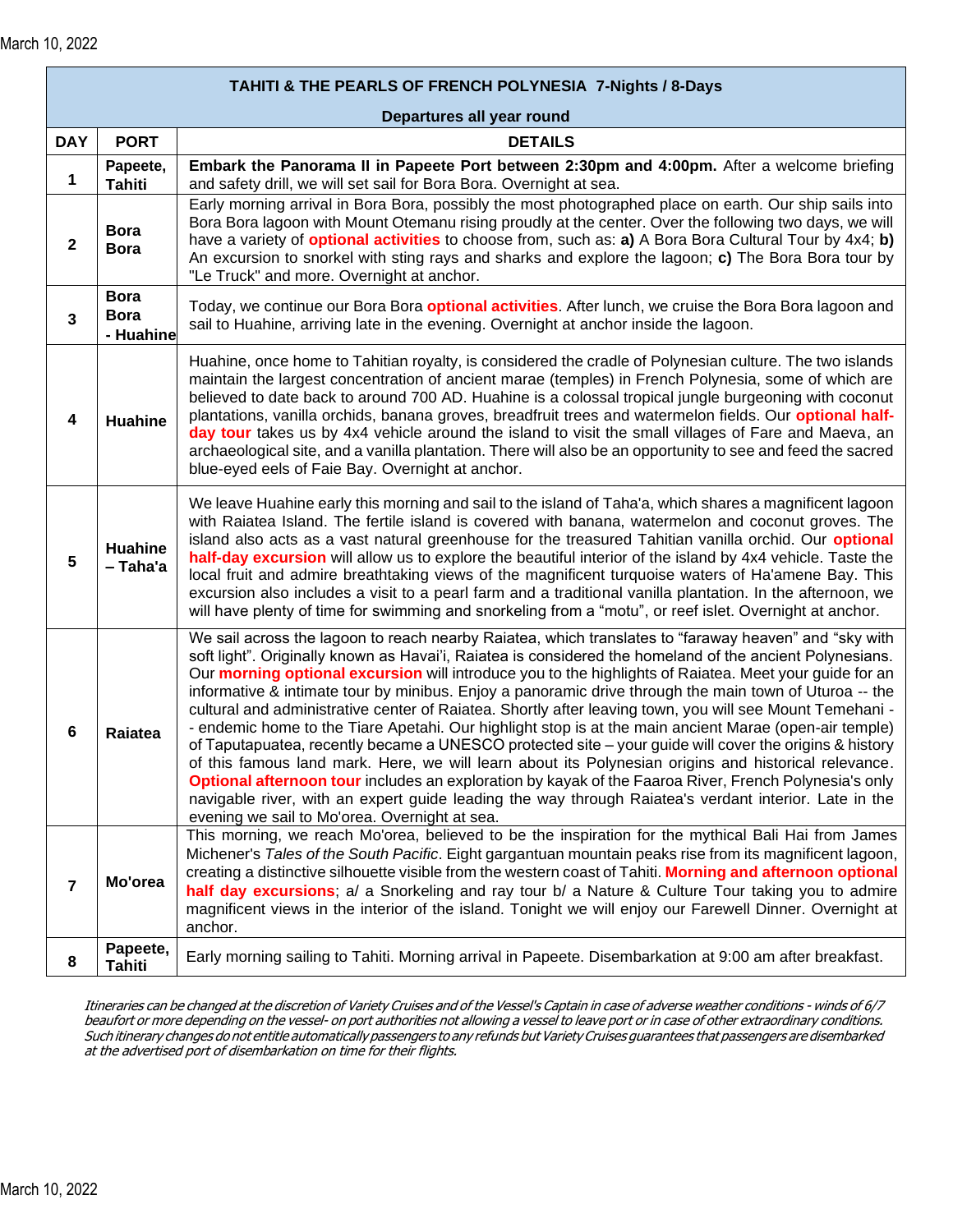

# **Tahiti, the Society and Tuamotu Islands - 2022 10-Nights / 11-Days**

| Departures all year round |                                   |                                                                                                                                                                                                                                                                                                                                                                                                                                                                                                                                                                                                                                                                                                                                                                                                                                                                                                                                                                                                                                                                                                                               |  |  |  |
|---------------------------|-----------------------------------|-------------------------------------------------------------------------------------------------------------------------------------------------------------------------------------------------------------------------------------------------------------------------------------------------------------------------------------------------------------------------------------------------------------------------------------------------------------------------------------------------------------------------------------------------------------------------------------------------------------------------------------------------------------------------------------------------------------------------------------------------------------------------------------------------------------------------------------------------------------------------------------------------------------------------------------------------------------------------------------------------------------------------------------------------------------------------------------------------------------------------------|--|--|--|
| <b>DAY</b>                | <b>PORT</b>                       | <b>DETAILS</b>                                                                                                                                                                                                                                                                                                                                                                                                                                                                                                                                                                                                                                                                                                                                                                                                                                                                                                                                                                                                                                                                                                                |  |  |  |
| 1                         | Papeete,<br>Tahiti                | Embark the Panorama II in Papeete Port between 2:30pm and 4:00pm. After a welcome briefing and<br>safety drill, we will set sail for Bora Bora. Overnight at sea.                                                                                                                                                                                                                                                                                                                                                                                                                                                                                                                                                                                                                                                                                                                                                                                                                                                                                                                                                             |  |  |  |
| $\mathbf{2}$              | <b>Bora Bora</b>                  | Early morning arrival in Bora Bora, possibly the most photographed place on earth. Our ship sails into<br>Bora Bora lagoon with Mount Otemanu rising proudly at the center. Over the following two days, we will<br>have a variety of <b>optional activities</b> to choose from, such as: <b>a)</b> A Bora Bora Cultural Tour by 4x4; <b>b)</b><br>An excursion to snorkel with sting rays and sharks and open-air Lagoon Aquarium exploration; c) The<br>Bora Bora tour by "Le Truck" and more. Overnight at anchor.                                                                                                                                                                                                                                                                                                                                                                                                                                                                                                                                                                                                         |  |  |  |
| 3                         | <b>Bora Bora</b><br><b>⊺aha'a</b> | We continue our Bora Bora activities. After lunch we cruise the Bora Bora lagoon and sail to nearby<br>Taha'a, a true botanical paradise. The fertile island is covered with banana, watermelon and coconut<br>groves. The island also acts as a vast natural greenhouse for the treasured Tahitian vanilla orchid. Our<br>optional half-day excursion will allow us to explore the beautiful interior of the island by 4x4 vehicle.<br>Taste the local fruit and admire breathtaking views of the magnificent turquoise waters of Ha'amene Bay.<br>This excursion also includes a visit to a pearl farm and a traditional vanilla plantation. In the afternoon,<br>we will have plenty of time for swimming and snorkeling from a "motu", or atoll. Overnight at anchor.                                                                                                                                                                                                                                                                                                                                                     |  |  |  |
| 4                         | Raiatea                           | In the morning we sail across the lagoon and reach nearby Raiatea, which translates to "faraway heaven"<br>and "sky with soft light". Originally known as Havai'i, Raiatea is considered the homeland of the ancient<br>Polynesians. Our morning optional excursion will introduce you to the highlights of Raiatea. Meet your<br>guide for an informative & intimate tour by minibus. Enjoy a panoramic drive through the main town of<br>Uturoa -- the cultural and administrative center of Raiatea. Shortly after leaving town, you will see Mount<br>Temehani -- endemic home to the Tiare Apetahi. Our highlight stop is at the main ancient Marae (open-<br>air temple) of Taputapuatea, recently became a UNESCO protected site $-$ your guide will cover the<br>origins & history of this famous land mark. Here, we will learn about its Polynesian origins and historical<br>relevance. Optional afternoon tour includes an exploration by kayak of the Faaroa River, French<br>Polynesia's only navigable river, with an expert guide leading the way through Raiatea's verdant interior.<br>Overnight at anchor. |  |  |  |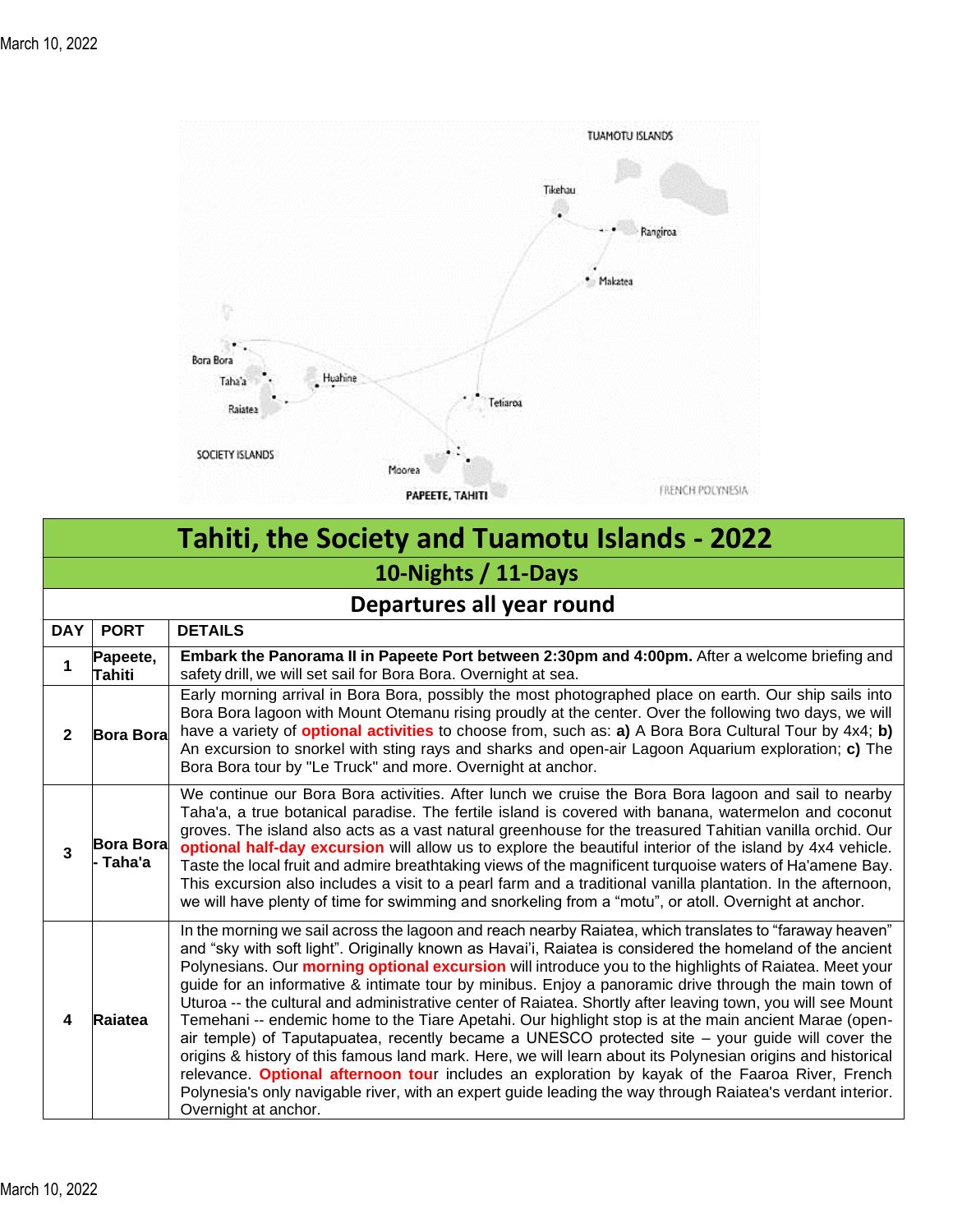March 10, 2022

| I IV, <i>L</i> U <i>LL</i> |                             |                                                                                                                                                                                                                                                                                                                                                                                                                                                                                                                                                                                                                                                                                                                                                                                                                                                                                                                                                                                                                                                                                                                                                                                                                                                                                                                     |  |
|----------------------------|-----------------------------|---------------------------------------------------------------------------------------------------------------------------------------------------------------------------------------------------------------------------------------------------------------------------------------------------------------------------------------------------------------------------------------------------------------------------------------------------------------------------------------------------------------------------------------------------------------------------------------------------------------------------------------------------------------------------------------------------------------------------------------------------------------------------------------------------------------------------------------------------------------------------------------------------------------------------------------------------------------------------------------------------------------------------------------------------------------------------------------------------------------------------------------------------------------------------------------------------------------------------------------------------------------------------------------------------------------------|--|
| 5                          | Raiatea -<br><b>Huahine</b> | Morning sailing to Huahine. Huahine, once home to Tahitian royalty, is considered the cradle of<br>Polynesian culture. The two islands maintain the largest concentration of ancient marae (temples) in<br>French Polynesia, some of which are believed to date back to around 700 AD. Huahine is a colossal<br>tropical jungle burgeoning with coconut plantations, vanilla orchids, banana groves, breadfruit trees and<br>watermelon fields. Our <b>optional full-day tour</b> takes us by 4x4 vehicle around the island to visit the small<br>villages of Fare and Maeva, an archaeological site, and a vanilla plantation. There will also be an<br>opportunity to see and feed the sacred blue-eyed eels of Faie Bay. Evening sailing to Makatea, overnight<br>at sea.                                                                                                                                                                                                                                                                                                                                                                                                                                                                                                                                        |  |
| 6                          | <b>Makatea</b>              | The island of Makatea is like no other found in French Polynesia. It is not a coral atoll but rather a raised<br>island of coral. The limestone cliffs tower over the coast and the island's interior shows significant<br>vegetation, complete with a few species of endemic birds and a peculiar expanse of limestone holes.<br>Today, this sleepy but spectacular island is home to three species of threatened endemic birds: the<br>beautiful Makatea fruit dove, the impressive imperial pigeon, and the comely appearing singer<br>extraordinaire, the reed warbler. Our half-day optional tour will take us across this unique island to a<br>magnificent beach with rockpools to explore before we visit an incredible grotto. Swimming deeper inside<br>the grotto, this underwater cave system will slowly open out to reveal a spectacular watery cathedral, full<br>of weird and wonderful stalagmites and stalactites. Late afternoon departure to Rangiroa. Overnight at<br>sea.                                                                                                                                                                                                                                                                                                                     |  |
| 7                          | Rangiroa                    | Morning arrival in Rangiroa, the largest atoll in the Tuamotu Archipelago and one of the largest in the<br>world. One of the best destinations for scuba diving, Rangiroa is composed of 240 islets, more than 110<br>miles, encompassing a deep lagoon. Our full-day ptional excursion will take us to the Blue Lagoon, a<br>natural pool formed by islets and reefs within the central lagoon. At only 16 feet deep, the Blue Lagoon<br>is an ideal location for swimming, snorkeling, and observing the vast assortment of marine life. Enjoy a<br>traditional Polynesian picnic before returning to the ship. Overnight at anchor.                                                                                                                                                                                                                                                                                                                                                                                                                                                                                                                                                                                                                                                                              |  |
| 8                          | Rangiroa-<br><b>Tikehau</b> | Early morning sailing and arrival at Tikehau also called the Pink Sand Island. This small atoll consists of<br>countless tiny white and pink sand islets engulfed in coconut groves and hidden alcoves. In Tikehau,<br>which actually means "peaceful landing," you will find nothing but absolute serenity on her calm and<br>graceful shores. The lagoon, formed by an almost unbroken ring of continuous coral, resembles an<br>immense natural swimming pool. This underwater aquarium is teeming with marine life. According to the<br>legendary marine researcher Jacques Cousteau, it has a higher concentration of fish than any other<br>lagoon in French Polynesia. Our <b>optional walking tour</b> will take us to one of the family-owned fish farm<br>where they trap different species of fish in a maze of underwater fencing. Much of their catch is then<br>shipped to Papeete and sold at the local markets. We will visit Tuherahera at the southern side where<br>most locals live, leaving the remainder of the atoll virtually untouched. In fact, the northeastern quarter is<br>mostly uninhabited. Naturally adorned with colorful flowers such as hibiscus and bougainvillea,<br>Tuherahera is one of the most attractive villages in the Tuamotu Atolls. Afternoon sailing to Tetiaroa. |  |
| 9                          | Tetiaroa -<br>Mo'orea       | A haven for birds, sea turtles and all kinds of marine life, Tetiaroa is treasured among Tahitians who<br>know it as a sacred place. So sacred, that at one time the coconut-dotted white sand beaches and<br>crystalline lagoon of this uninhabited atoll was an exclusive getaway for Tahitian royalty. It's not surprising<br>that actor Marlon Brando fell under its spell during the filming of "Mutiny on the Bounty" in 1960 and later<br>went on to become its owner. Under his direction a luxury eco-resort was designed and it operates in<br>100 % sustainable manner. We will spend the morning in this charming island, exploring the lagoon and<br>snorkeling in its crystal clear waters. Enjoy an <b>optional guided walking tour</b> to the islet of Tahuna Iti,<br>the Birds' Island. The islet shelters one of the largest colony of birds in Tahiti and is a national reserve<br>for seabirds, frigates, sterns, phaetons (straw tails), brown gannets and other petrels. Afternoon sailing<br>and evening arrival at Moorea.                                                                                                                                                                                                                                                                  |  |
| 10                         | Mo'orea                     | Mo'orea is believed to be the inspiration for the mythical Bali Hai from James Michener's Tales of the<br>South Pacific. Eight gargantuan mountain peaks rise from its magnificent lagoon, creating a distinctive<br>silhouette visible from the western coast of Tahiti. Morning and afternoon optional half day<br>excursions; a/ a Snorkeling and ray tour b/ a Nature & Culture Tour taking you to admire magnificent<br>views in the interior of the island. Tonight we will enjoy our Farewell Dinner. Overnight at anchor.                                                                                                                                                                                                                                                                                                                                                                                                                                                                                                                                                                                                                                                                                                                                                                                   |  |
| 11                         | Papeete,<br><b>Tahiti</b>   | Early morning sailing to Tahiti. Morning arrival in Papeete. Disembarkation at 9:00 am after breakfast.                                                                                                                                                                                                                                                                                                                                                                                                                                                                                                                                                                                                                                                                                                                                                                                                                                                                                                                                                                                                                                                                                                                                                                                                             |  |